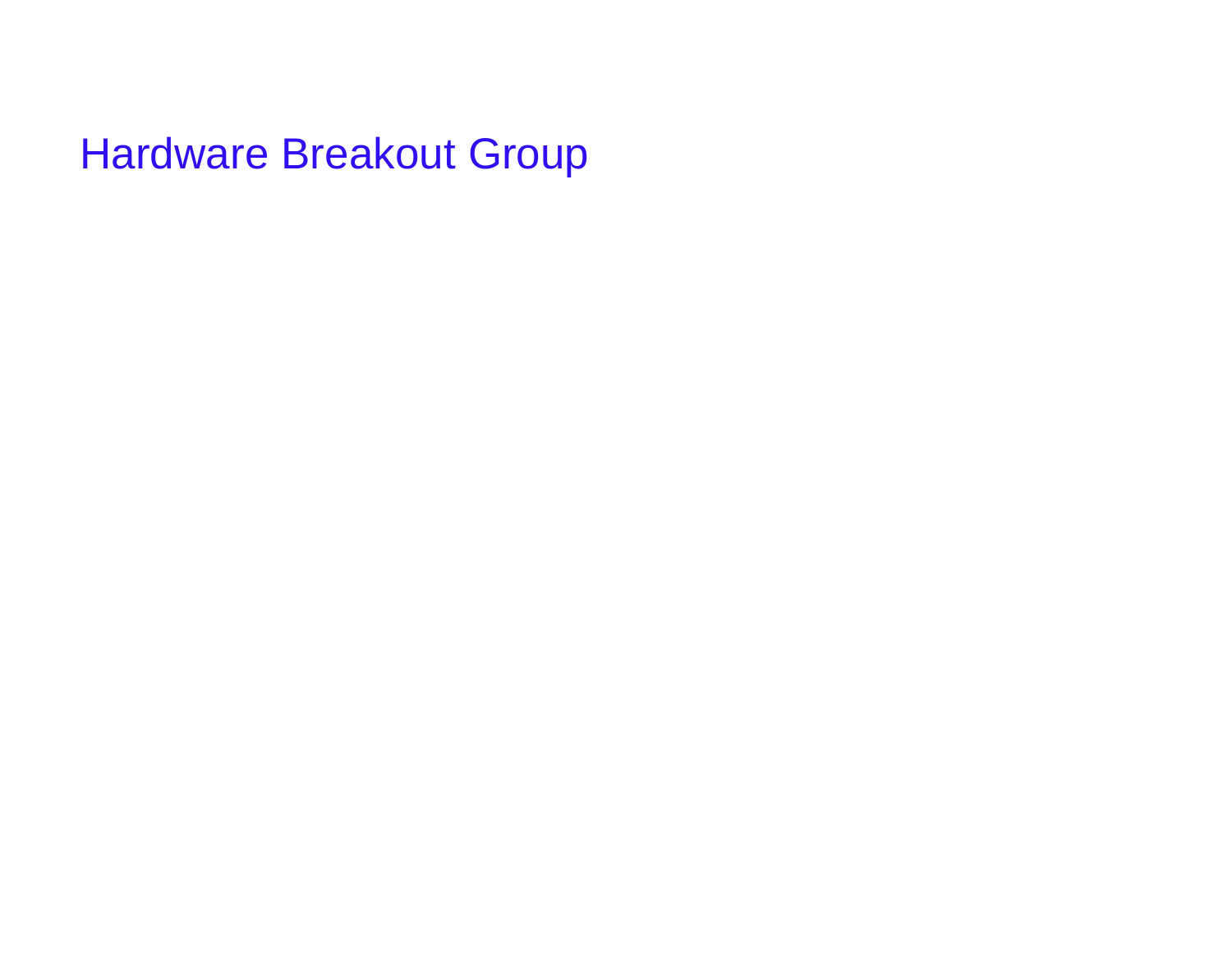### What can hardware provide to software and applications

- Abstract machine model
- Goal start as general as possible and drill in only as needed
- Levels of information
	- Could be specifications at different level
		- •Ex: cache characteristics
	- Could be spreadsheet model
		- •Scaling trends, how do things scale
		- •Sensitivity to different design parameters
	- Could be simulators
		- •As above information becomes more complex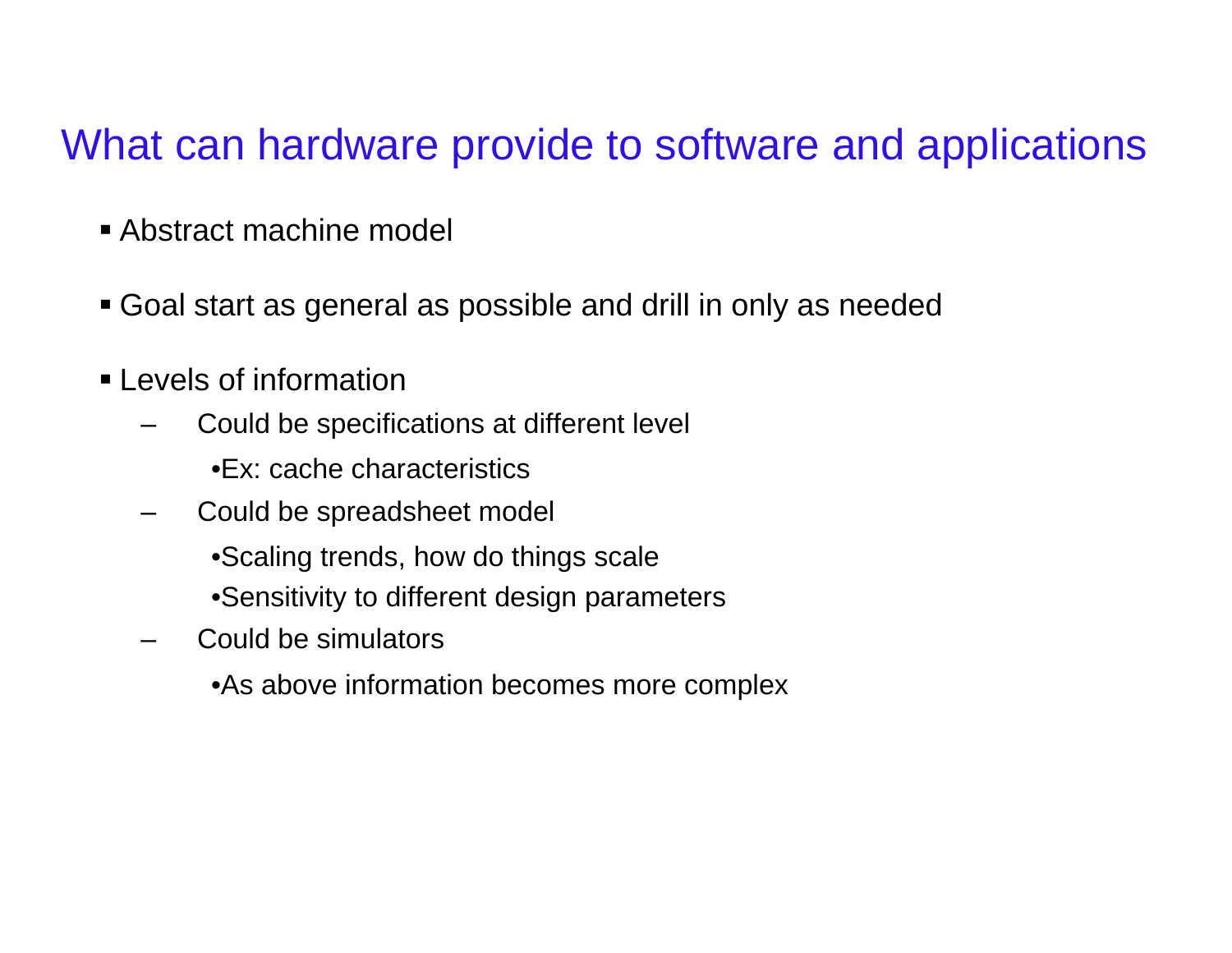# Providing continued…

- System models from previous slide should include tradeoffs of bottlenecks
	- Methods needed to express the tradeoff
- The ability to model tradeoffs of bottlenecks will allow <sup>a</sup> chance of being able to balance across all the applications
	- 7 codesign centers, 7applications each, IESP, ESC, etc. etc etc
	- Need a structure to the interaction
- Categories of things to tradeoff
	- \$\$\$
	- Power
	- Bandwidth: memory, network, I/O
	- Flop/ratios
- A description of how the tradeoffs interrelate
	- When <sup>a</sup> particular feature goes up what feature(s) go down, sensitivity
- Need information to flow across the stack, so they do not conflict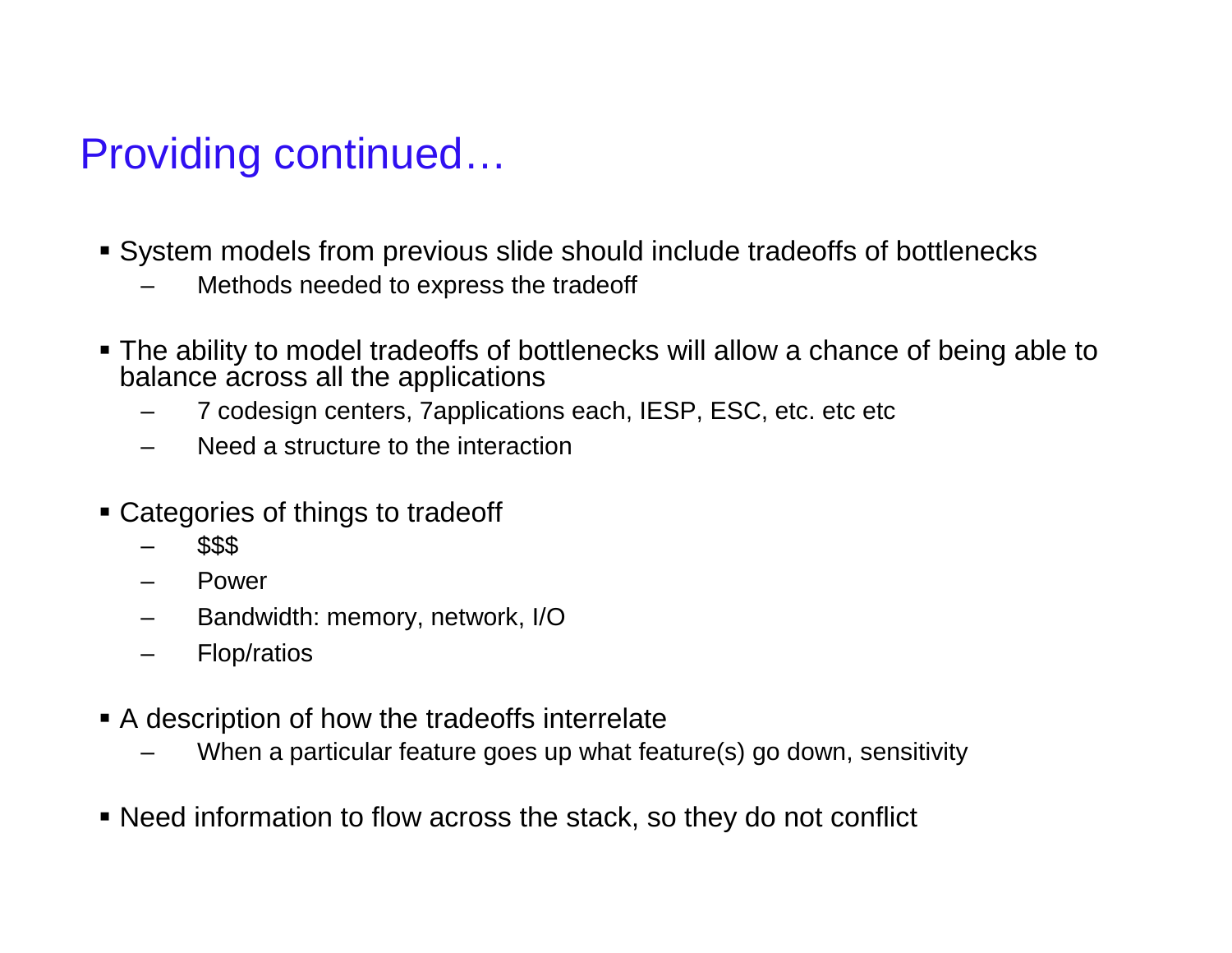# Input Feedback – Setting the Context

- All features of hardware are important to applications
	- When asked do you want more bandwidth, less latency, etc.
	- Answer is yes
- Architecture involves making tradeoffs, cost versus schedule versus power versus bandwidth versus latency versus …
- Key to architecture tradeoffs is finding what is the bottleneck for an application allowing better understanding how a particular tradeoff will affect an application
	- Cost of bottlenecks how much \$, how severe
	- How strict is bottleneck, how easy/hard to trade off against other
	- Timing of bottleneck, if we wait <sup>a</sup> little does this bottleneck go away
- System models from previous slide should include tradeoffs of bottlenecks
	- Methods needed to express the tradeoff
- Can application questions we incorporated into the application model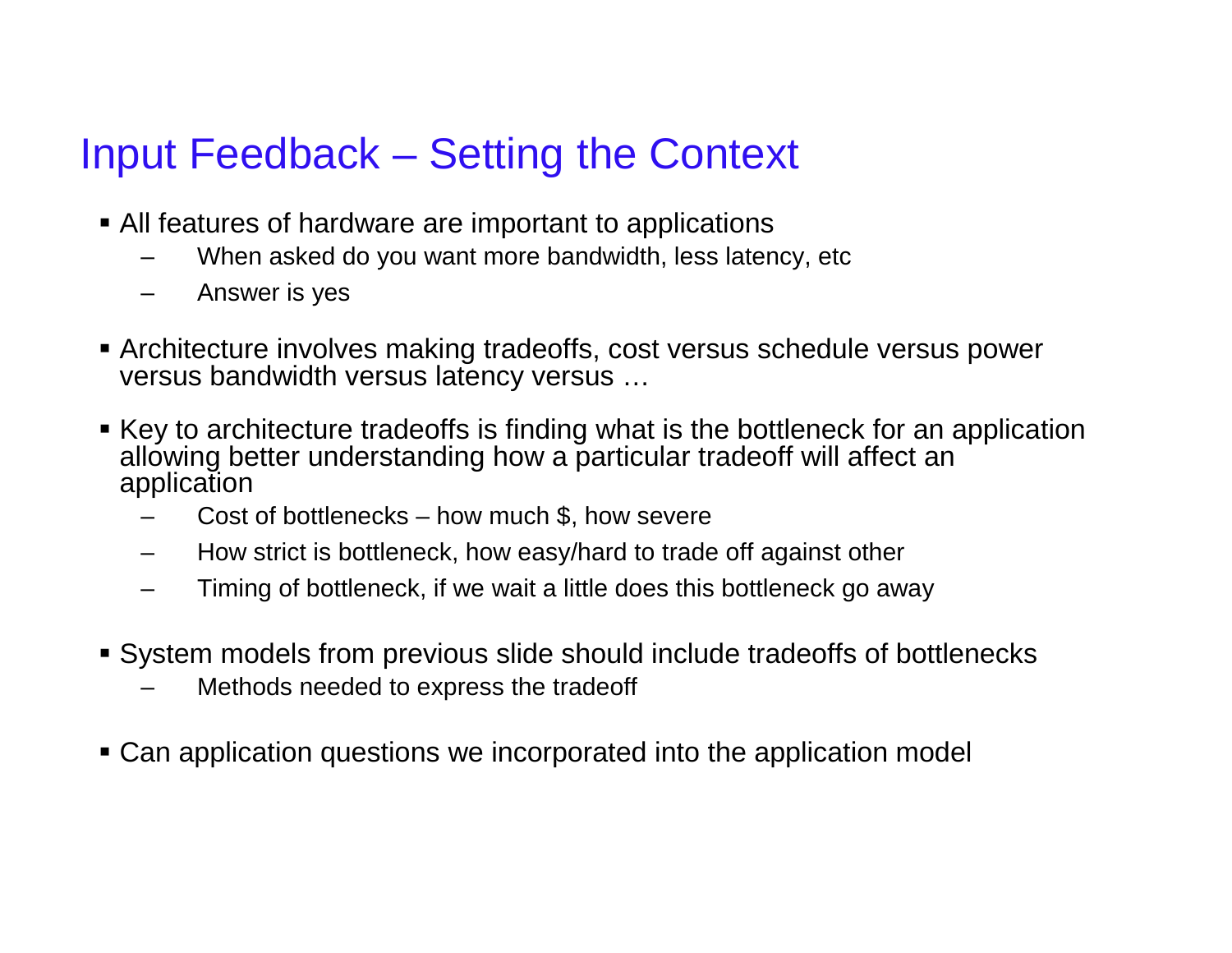#### Application Information Useful to Architectural Decisions (Highlights)

- Love hearing about science, but we need to translate the exascale challenges that have been identified to machine characteristics
- Hardware/System software group need to talk the right language
- How much of your application is amenable to running on cores that are largely computation
- How much of your application will meaningful benefit from branch prediction, Out of Order, etc
- **How well can you predict memory access pattern**
- **How much memory does your node need** 
	- Minimum requirements
	- Threshold points
- How is the memory used
	- What is it used for: big memory table, read only, how widely accessed, how much redundant state (we need to work on together with tools)
- For a 1TF node what point does memory bandwidth become the bottleneck
- How sensitive to NUMA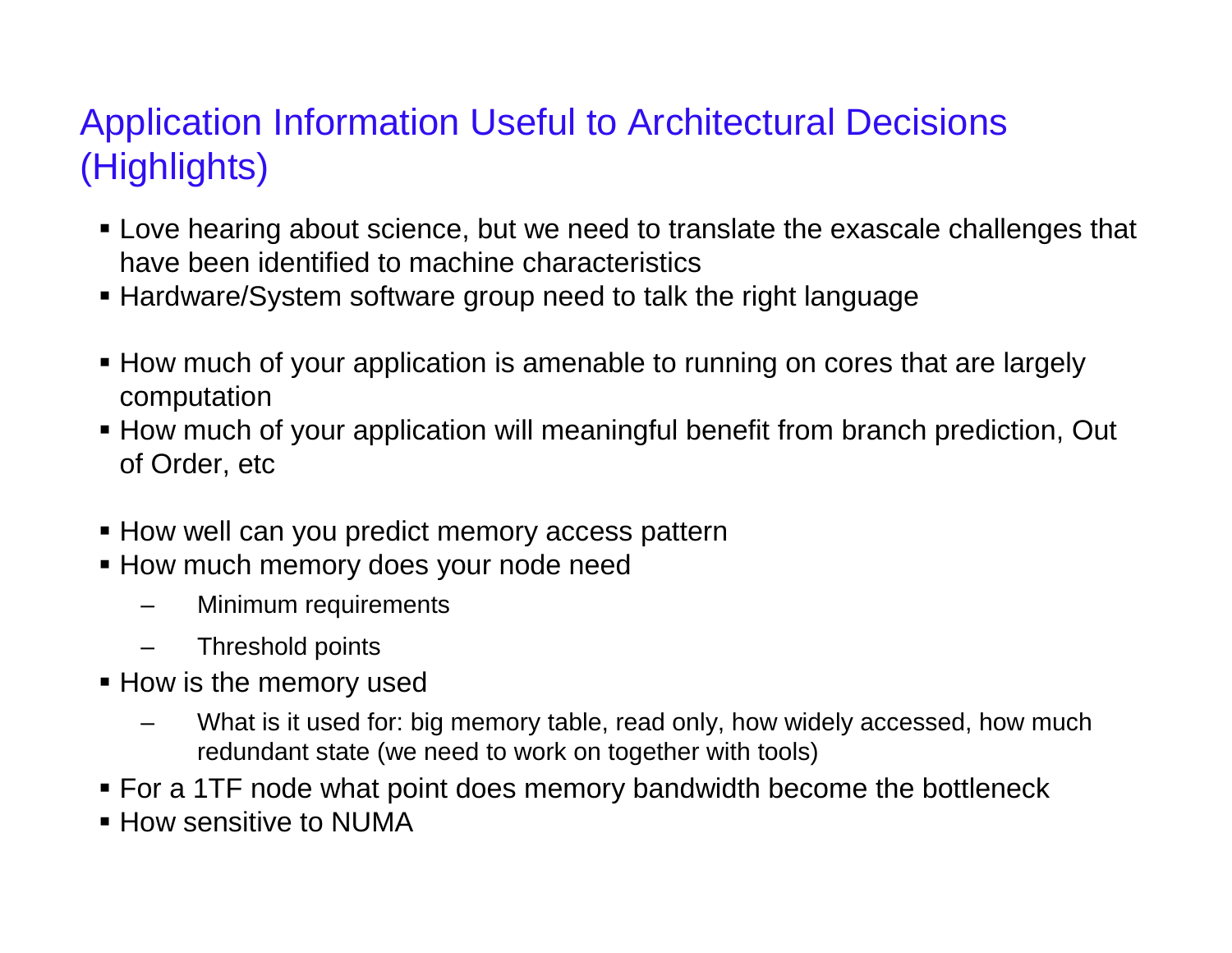#### Application Information Useful to Architectural Decisions (Highlights)

- How important is resilience to your application
	- Need definition of resilience
- There is <sup>a</sup> recognition the I/O and storage issue are becoming more important
	- Need to better understand whether this is because "that's the way it is done" or are they inherent
- Minimum synchronization timing of the code
	- What types (allreduce, barrier, pt-to-pt), frequency,
- How many threads per MPI task
	- Would you want
	- Could you utilize
- **Hierarchy of parallelism** 
	- Need a sense of how
- How would you utilize an exascale machine
	- Job mix, capability versus capacity, etc.
- Need to have an application model
	- Spreadsheet, analytical, executable specific and application wide
	- Need to have criteria on applications for producing this information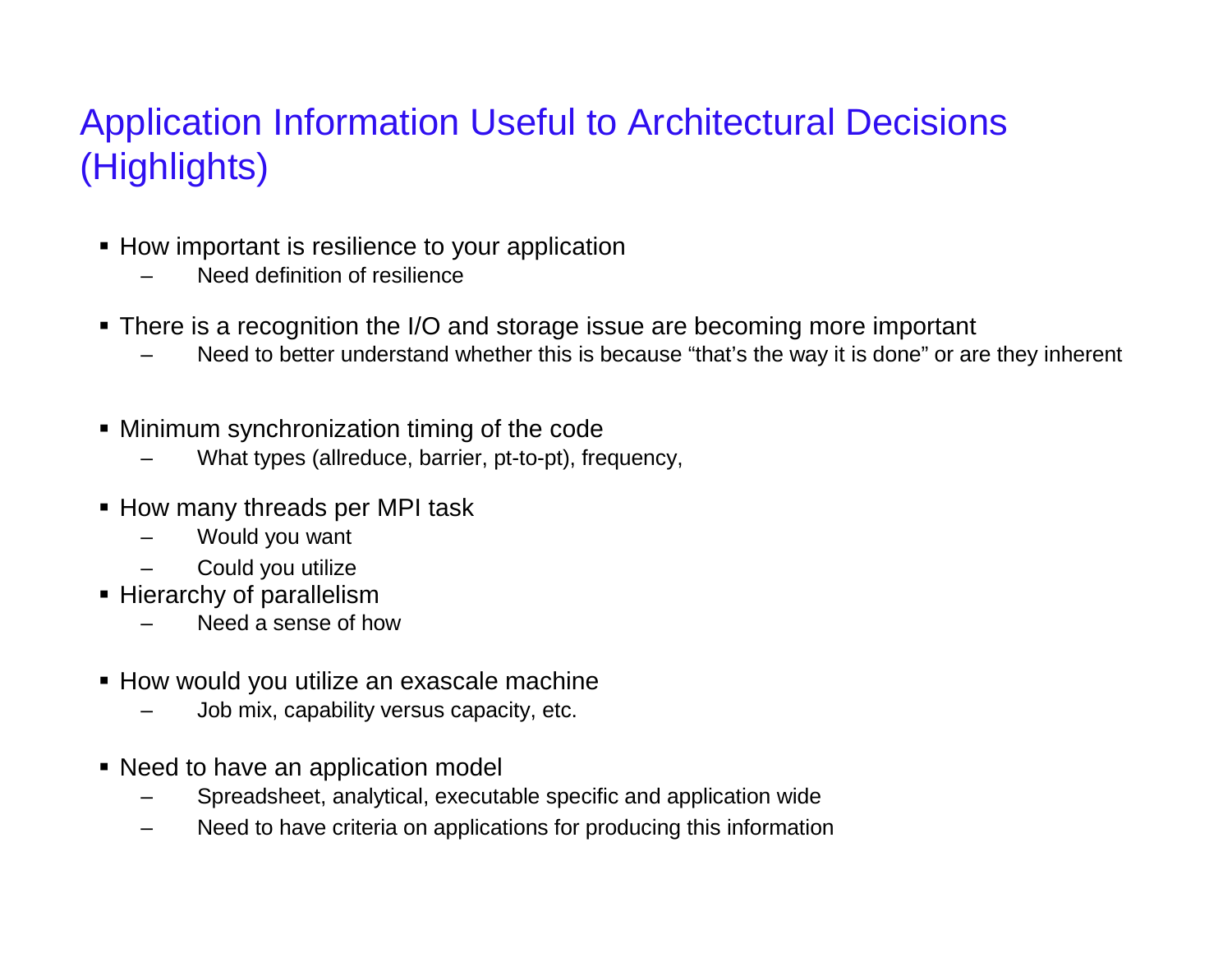### Information Useful to Architectural Decisions (full set)

- Memory
	- –More or less memory needed per process? Value of non-coherent shared memory?
	- –What is the MB/flop trend for main memory?
	- – What is the MB/MPI process trend for main memory? Are there enough interesting applications where this number is below 512 MB?
	- –What is the MB/thread trend for main memory? (Gives an idea about the number of threads that will be needed.)
- RAS Expectations
	- –– How is the MTBF required of applications going to change? (Are there going to be longer jobs using larger number of processors?)
	- – How willing will users be to (a) manage recovery after failure detected by hardware, and (b) manage both detection and recovery by appropriate duplication of code?
	- –How fine grain of check pointing would be considered acceptable assuming we can achieve >90% availability?
	- –Willingness to run with degraded performance for some amount of time? How long?
- Job Mixes
	- –What type of job mix (sizes) do you expect? This is needed to help us understand the importance of things like full system bisection versus something like 1/4 system bisection. The net is different topologies have different scaling of local communication to bisection and as usual there is no free lunch. Need to give up on some of one to get more of the other
	- –Will different applications be required to run on the same processor? (Implications for protecting resources)
- Scaling:
	- –Expectation for mostly weakly scaled?
	- – Perceived scaling limitations now and in future workloads? (load balance, strong scaling limits, messaging scaling problems,)